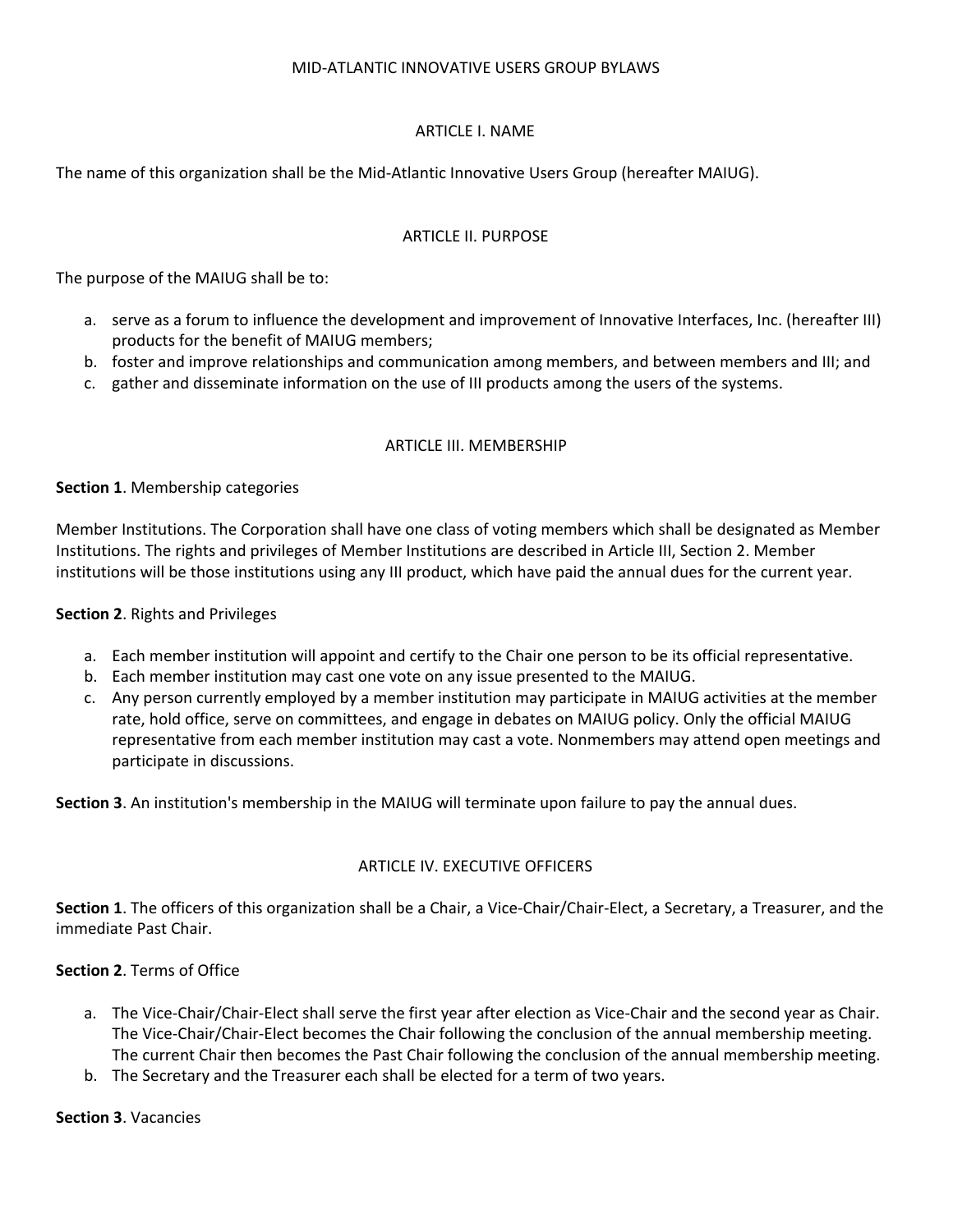- a. The Vice-Chair shall immediately become Chair upon the resignation of the chair for the unexpired term, including the term s/he was initially elected to serve.
- b. A vacancy of the Vice-Chair/Chair-Elect position shall be filled by special election to take place no later than 16 weeks after the vacancy was announced to the membership.
- c. A vacancy of the Secretary or the Treasurer position may be filled for the balance of the term thereof by special appointment of the MAIUG Steering Committee.
- d. In the event that no candidates can be found for a vacancy, the duties of the vacancy can be delegated among the remaining members of the Steering Committee until such time as the position can be filled.
- e. If the minimum number of four Steering Committee members is not met, the organization will go on hiatus for no longer than two years.

# **Section 4**. Duties of the Chair

- a. Preside at the annual and special membership meetings of the MAIUG and at meetings of the MAIUG Steering Committee.
- b. Appoint members to the Program Committee to handle local arrangements, solicit agenda items and user report topics, and prepare the agenda for the annual membership meeting.
- c. Appoint annually with the approval of the MAIUG Steering Committee such standing or special committees as may be required to carry out the purposes of the organization.
- d. Perform other duties as are necessarily incident to the office of Chair and as may be prescribed by the MAIUG Steering Committee.

# **Section 5**. Duties of the Vice-Chair/Chair-Elect

- a. Perform the duties of the Chair in the event of the Chair's temporary disability or absence from meetings, or if the Chair becomes ineligible to hold office.
- b. Serve as an ex-officio member of the Program Committee.
- c. Complete assignments as delegated by the Chair.

## **Section 6**. Duties of the Secretary

- a. Take and distribute minutes of the annual and special membership meetings, and of the MAIUG Steering Committee meetings.
- b. Communicate with the membership at appropriate intervals throughout the year.
- c. Perform other duties as are necessarily incident to the office of Secretary as may be prescribed by the MAIUG Steering Committee.

## **Section 7**. Duties of the Treasurer

- a. Collect membership fees, registration fees (if any), and other monies as required.
- b. Keep an account of all monies received and expended and make disbursements as authorized by the MAIUG Steering Committee.
- c. Maintain membership list.
- d. Deliver over to his/her successor or to the Chair all books, monies, and other property at the expiration of his/her term of office.
- e. Perform other duties as are necessarily incident to the office of Treasurer as may be prescribed by the MAIUG Steering Committee.

## **Section 8**. Duties of the Past Chair

- a. Serve in an advisory role to the Chair and the MAIUG Steering Committee.
- b. Chair the Nominating Committee as described in Article VIII, Section 1.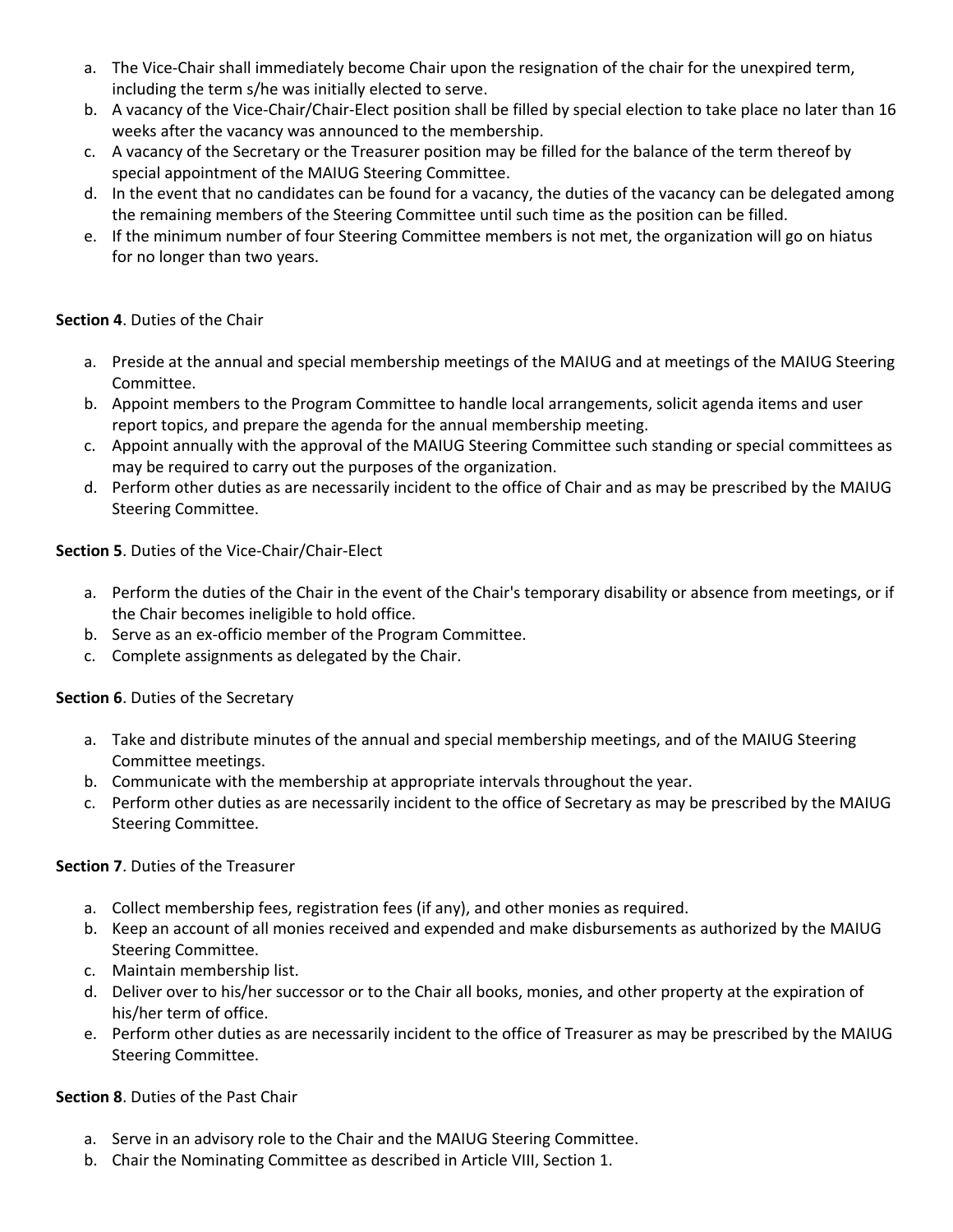## ARTICLE V. MAIUG STEERING COMMITTEE

**Section 1**. The MAIUG Steering Committee shall consist of the executive officers of the organization, as described in Article IV, Section 1, and four members of the organization elected at large to represent a broad spectrum of the user population. Steering Committee meetings are open to all interested parties.

**Section 2**. Duties of the MAIUG Steering Committee

- a. Exercise the powers of the organization when it is not in session, reporting to its members thereon at the succeeding meeting.
- b. Appoint a nominating committee to nominate candidates in accordance with Article VIII.
- c. Approve appointments made by the Chair to other such standing or special committees as may be required to carry out the purpose of the MAIUG.

**Section 3**. Terms of Office for Members-at-Large

To provide for continuity, the membership shall initially elect two IUG members to serve on the MAIUG Steering Committee for a two-year term and two members to serve for a one-year term. Thereafter, members will be elected for two-year terms on a rotating basis so that at least two at-large members will continue each year.

**Section 4**. Vacancies of Member-at-Large Positions

- a. A vacancy of a Member-at-Large position may be filled for the balance of the term thereof by special appointment of the MAIUG Steering Committee.
- b. In the event that no candidates can be found for a vacancy, the duties of the vacancy can be delegated among the remaining members of the Steering Committee until such time as the position can be filled.

## **Section 5**. Meetings

- a. The MAIUG Steering Committee shall have a regularly scheduled meeting in conjunction with the scheduled membership meeting.
- b. The MAIUG Steering Committee shall meet upon call of the Chair, or on demand by a majority of the membership, in accordance with the fulfillment of the purpose of the organization.
- c. Four members of the MAIUG Steering Committee shall constitute a quorum for the transaction of business.

## ARTICLE VI. MEMBERSHIP MEETINGS

#### **Section 1**. Number of Meetings

- a. There shall be an annual meeting, physical or virtual, held at a time selected by the MAIUG Steering Committee.
- b. Special meetings may be called by the Chair or by a written request of 25% of the official representatives from member institutions.
- c. Informational or program meetings may be held during the conferences of any appropriate professional organization, but no official business of this organization may be conducted unless called as a special meeting in accordance with Section 1(b) of this article.

#### **Section 2**. Notice of Meetings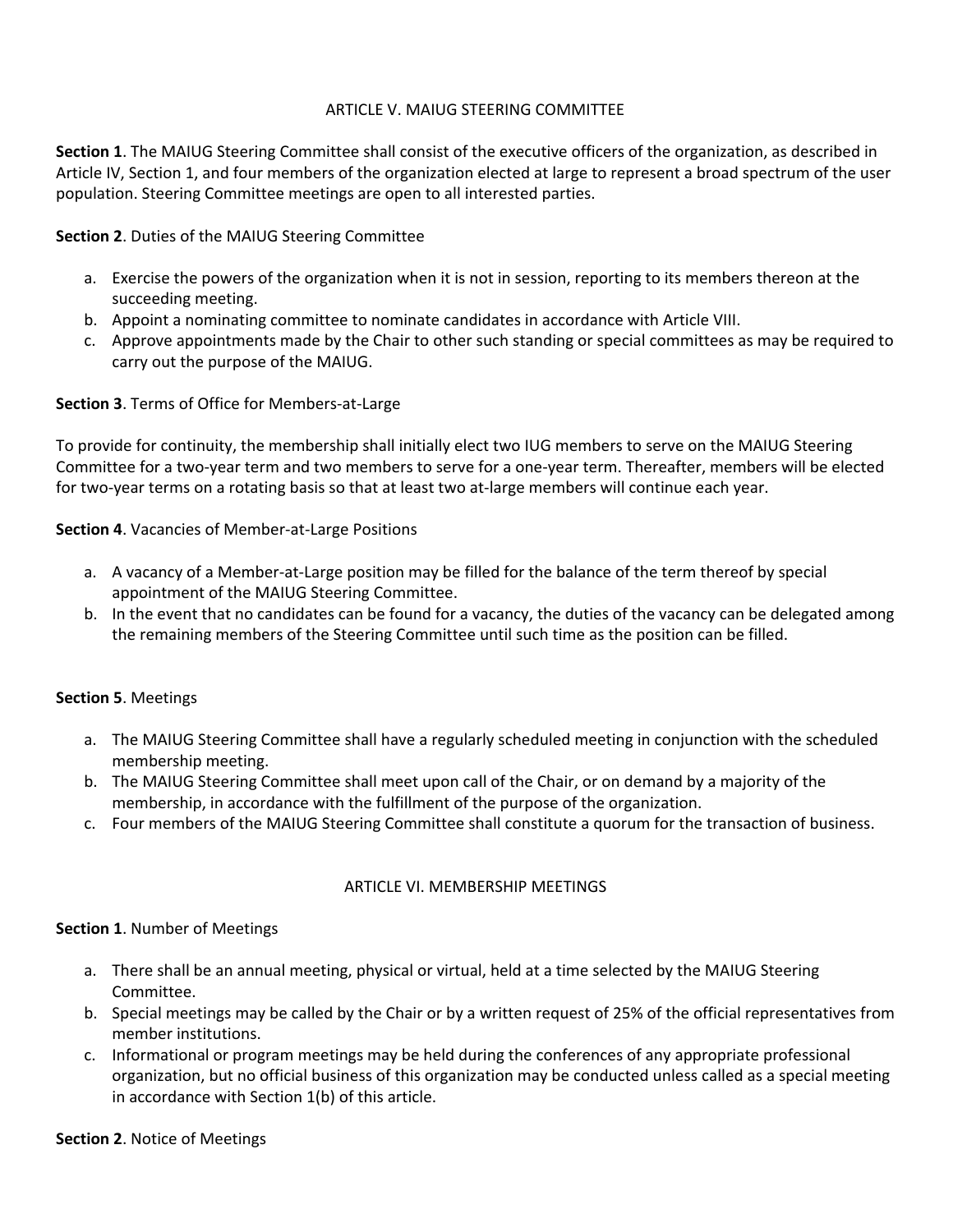Notice of any meeting shall be distributed to each member institution by the Chair no less than thirty days in advance, with a statement of the time and place or virtual meeting details, and containing information as to the subject or subjects proposed for discussion or consideration.

# **Section 3**. Powers

All official representatives from member institutions present at a membership meeting shall have, by majority vote, the power to:

- a. Adopt rules and agenda for governing membership meetings.
- b. Refer any matter to the MAIUG Steering Committee, including recommendations for action, and may request the MAIUG Steering Committee to report on such matters at a future meeting of the organization.

# **Section 4**. III Representation

III shall be invited to send representatives to the MAIUG annual membership meeting as they deem appropriate. Such representative may speak to any issue at any meeting of the organization, but may not make motions or vote.

# ARTICLE VII. COMMITTEES

## **Section 1**. Special Committees

- a. Special committees shall be formed as needed.
- b. Committees shall serve to the completion of appointed task.
- c. Committee members and committee chairs shall be appointed by the Chair subject to the approval of the MAIUG Steering Committee.
- d. All committees shall report directly to the MAIUG Steering Committee.

## **Section 2**. Program Committee

- a. A Program Committee will be appointed annually by the Chair to plan for the annual membership meeting.
- b. The Program Committee will make arrangements for the meeting rooms and refreshments, solicit program items, and propose an agenda. The final agenda will be subject to approval by the MAIUG Steering Committee.

## ARTICLE VIII. NOMINATIONS AND ELECTIONS

## **Section 1**. Nominations

- a. The Nominating Committee shall consist of the Past Chair and up to three representatives from member institutions in good standing, appointed as needed by the MAIUG Steering Committee.
- b. The Nominating Committee shall appoint candidates for the offices of Vice-Chair/ Chair-Elect, Secretary, Treasurer, and for the Member-at-Large positions on the MAIUG Steering Committee.
- c. The Nominating Committee shall nominate one or more candidates for each vacancy.
- d. The Nominating Committee shall strive to nominate candidates from different types of libraries to ensure representation of the diverse products (e.g. Sierra, Polaris, etc.) and types of member libraries in the MAIUG (e.g. public, academic, special, law, government, etc.)
- e. The Nominating Committee will announce to all members of the MAIUG the intent to seek nominations no less than three months prior to a scheduled membership meeting (e.g. conference).
- f. Nominations may be submitted in writing to the Nominating Committee for 30 days after the announcement of the intent to seek nominations.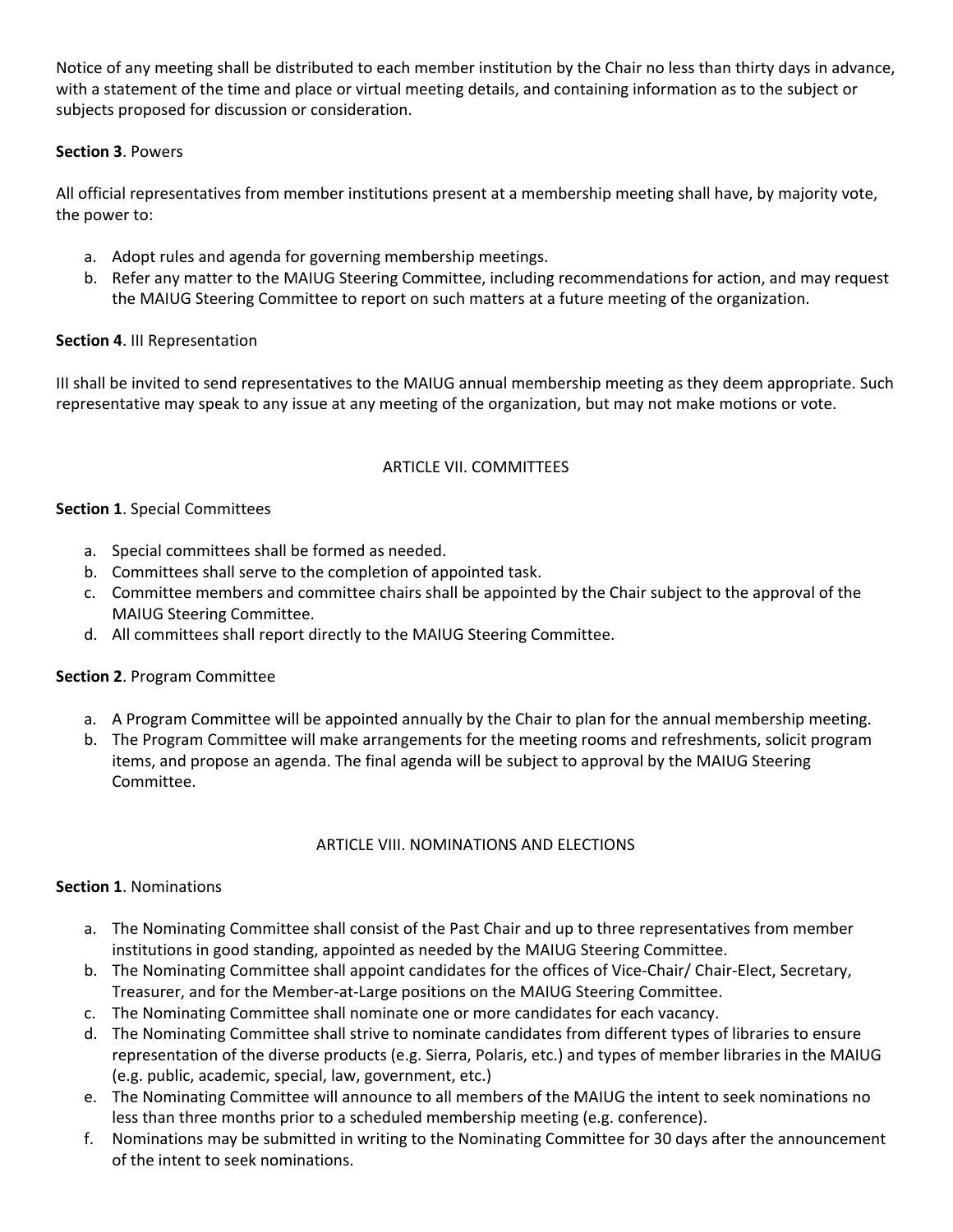- g. No name shall be placed on the ballot without the written consent of the person being nominated.
- h. The Nominating Committee will submit the final slate to the Chair no less than two months prior to the scheduled membership meeting.

## **Section 2**. Elections

- a. The Secretary will prepare and distribute an electronic ballot to the official MAIUG representative of each member institution no later than 30 days before the scheduled membership meeting.
- b. Voting will take place online for a period deemed appropriate by the Steering Committee, but not less than 4 days. The exact closing date and time will be announced with the distribution of the electronic ballot.
- c. The ballots will be tallied by the Chair and verified by the Vice-Chair/Chair-Elect.
- d. All candidates will be elected by majority vote.
- e. The Chair will contact each candidate with the results and will announce the results at the scheduled membership meeting.
- f. New officers and members-at-large will take office immediately upon adjournment of the scheduled membership meeting.

## **Section 3**. Special Elections for Vice-Chair/Chair-Elect

- a. The Steering Committee will serve as the Nominating Committee.
- b. The Nominating Committee will announce its intent to seek nominations immediately upon the announcement to the membership of the vacancy in the position of Vice-Chair/Chair-Elect.
- c. Nominations and elections will proceed according to the appropriate provisions of Sections 1 and 2 of this article and shall meet the time limit set forth in Article IV, Section 3b.

## ARTICLE IX. AMENDMENTS

The Bylaws of the MAIUG may be amended, repealed, or altered in whole or in part by official ballot only. Amendments to the Bylaws require a majority vote from the official MAIUG representatives of each member institution.

## ARTICLE X. PARLIAMENTARY AUTHORITY

The latest edition of Robert's Rules of Order shall govern the MAIUG in all cases to which it is applicable and in which it is not inconsistent with the Bylaws.

## ARTICLE XI. MISCELLANEOUS

## **Section 1**. Membership Fees

- a. Membership fees shall be assessed to each institution that wishes to join the MAIUG. Only those institutional members which have paid shall be eligible to appoint an official MAIUG representative as defined in Article III, Section 2(a) of these Bylaws.
- b. The amount of the membership fee shall be determined annually by the MAIUG Steering Committee.

## **Section 2**. Disbursements

Disbursements of funds may be made upon the approval of at least 2 MAIUG officers. The Treasurer will sign the check and another officer will send an electronic notification to the Treasurer signifying his/her agreement with the disbursal of funds, including his/her digital signature.